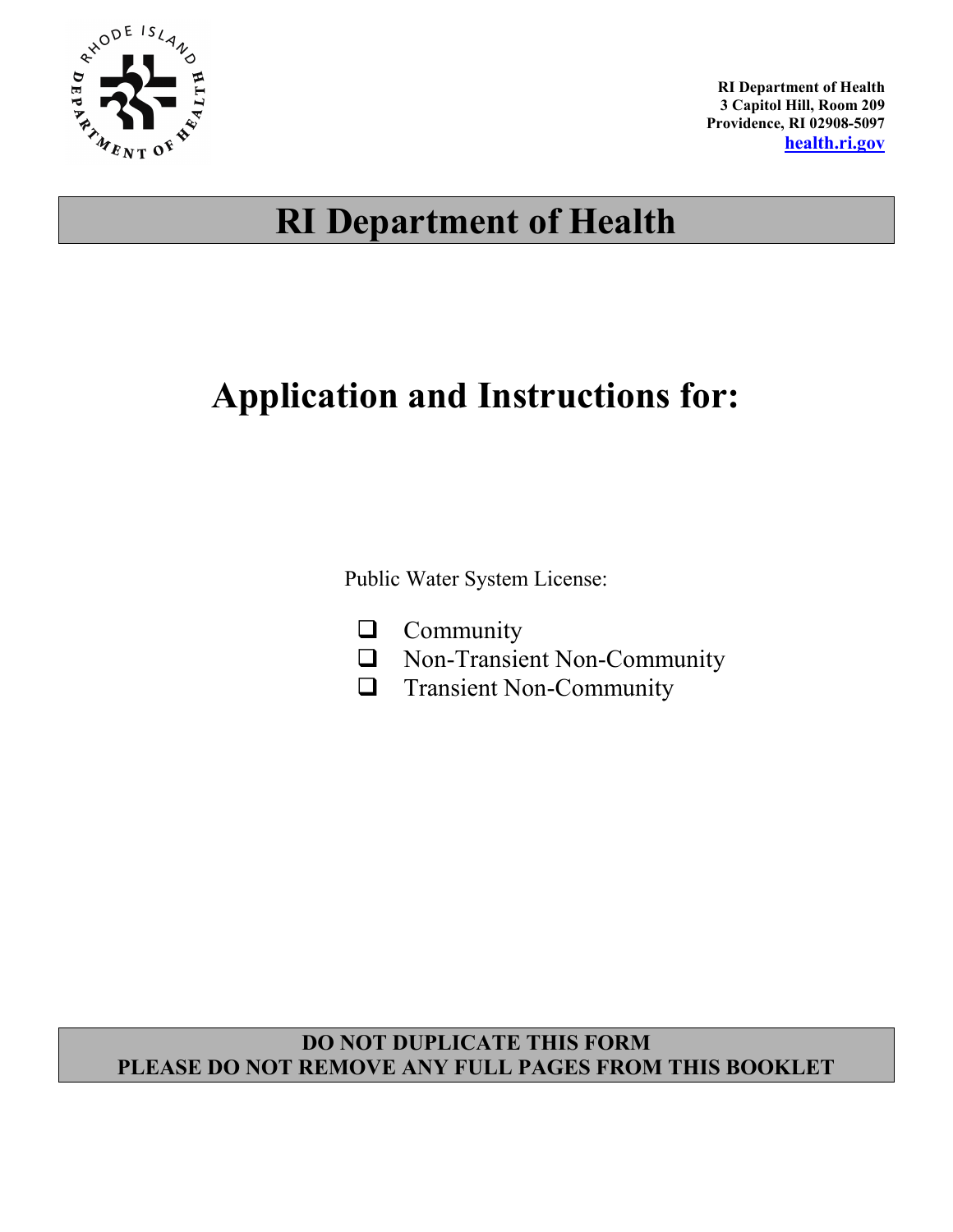## **INSTRUCTIONS**

- **The owner of the property on which the water system is located MUST apply for and hold the water system license. The property owner may or may not be the "Facility Contact Person".**
- Please answer all questions. Do not leave blanks. Incomplete forms will be returned to you and your license/permit will not be issued. Please use a ballpoint pen.
- Attach your check or money order to the front of this booklet and mail to: Rhode Island Department of Health, Center for Drinking Water Quality, 3 Capitol Hill, Room 209, Providence, RI 02908-5097. Do not hand deliver this form to the Department of Health.
- Please send **one** check or money order.

### **Public Water System Fee Schedule**

Transient Non-Community-\$200 Nontransient Non-Community-\$330 Community-\$1.50 per service connection (\$330.00 minimum-\$32,500 maximum)

#### **NOTE: Please do not enclose payment for water sampling and analytical services with this license application booklet. Payment for sampling and analytical services must be mailed separately.**

- Make your check/money order payable to "General Treasurer, State of Rhode Island". Do not send cash.
- If you have any questions concerning this application, call the Department of Health, **Center for Drinking Water Quality** at (401) 222-6867.
- Licensure application materials are public records as mandated by Rhode Island law and may be made available to the public, unless otherwise prohibited by State or Federal law.

| Drinking Water Operator:                                                      | Name:           |
|-------------------------------------------------------------------------------|-----------------|
| *Must be provided for<br>Community and Non-Transient<br>Non-Community Systems | License Number: |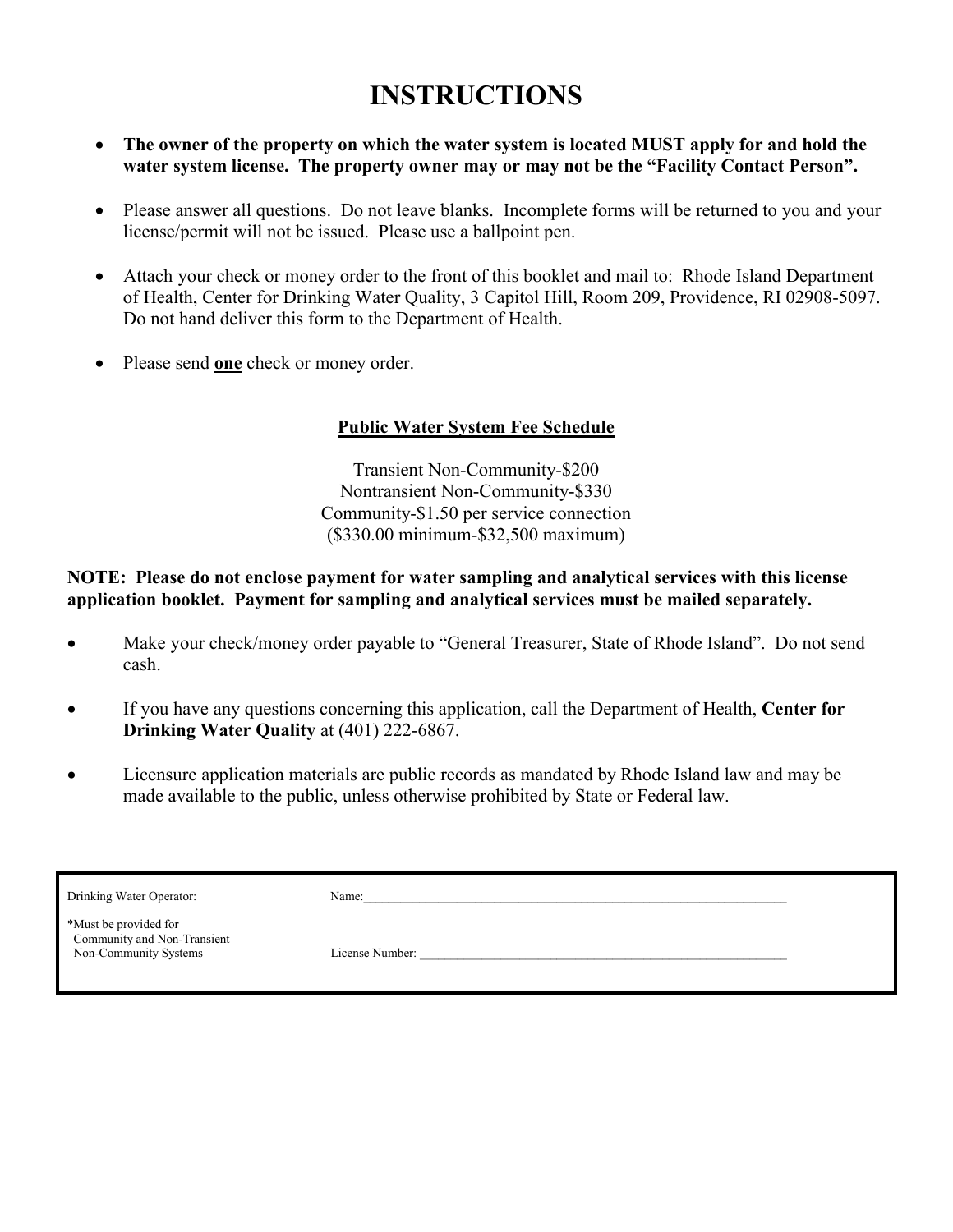### **State of Rhode Island Department of Health**

| <b>Facility Name:</b>                                                                                    |                               |                                                                                                                                                                                                                                |  |  |
|----------------------------------------------------------------------------------------------------------|-------------------------------|--------------------------------------------------------------------------------------------------------------------------------------------------------------------------------------------------------------------------------|--|--|
| Please provide the name of<br>the water system on the property<br>for which this license will be issued. |                               |                                                                                                                                                                                                                                |  |  |
|                                                                                                          |                               |                                                                                                                                                                                                                                |  |  |
| <b>Facility Contact Person:</b>                                                                          |                               |                                                                                                                                                                                                                                |  |  |
| Please provide the name,<br>address and telephone<br>number of a person we                               |                               | Address Line 1                                                                                                                                                                                                                 |  |  |
|                                                                                                          |                               | Address Line 2                                                                                                                                                                                                                 |  |  |
| can contact concerning<br>this facility.                                                                 |                               |                                                                                                                                                                                                                                |  |  |
|                                                                                                          |                               | Phone Number: (Call 2008) and the set of the set of the set of the set of the set of the set of the set of the set of the set of the set of the set of the set of the set of the set of the set of the set of the set of the s |  |  |
|                                                                                                          |                               |                                                                                                                                                                                                                                |  |  |
| <b>Facility Mailing</b>                                                                                  |                               |                                                                                                                                                                                                                                |  |  |
| <b>Information:</b>                                                                                      |                               | Address Line 1                                                                                                                                                                                                                 |  |  |
| Please provide the mailing                                                                               |                               | Address Line 2                                                                                                                                                                                                                 |  |  |
| information for all<br>communication regarding                                                           | Address Line 3                |                                                                                                                                                                                                                                |  |  |
| this license.                                                                                            |                               |                                                                                                                                                                                                                                |  |  |
| (Not published on<br><b>HEALTH</b> website).                                                             |                               |                                                                                                                                                                                                                                |  |  |
|                                                                                                          |                               |                                                                                                                                                                                                                                |  |  |
|                                                                                                          |                               |                                                                                                                                                                                                                                |  |  |
|                                                                                                          |                               |                                                                                                                                                                                                                                |  |  |
|                                                                                                          |                               |                                                                                                                                                                                                                                |  |  |
| <b>Facility Location</b><br><b>Information:</b>                                                          | Address Line1                 |                                                                                                                                                                                                                                |  |  |
| Please provide the location                                                                              | Address Line 2                |                                                                                                                                                                                                                                |  |  |
| information for this facility.                                                                           | Address Line 3                |                                                                                                                                                                                                                                |  |  |
| (Published on HEALTH)<br>website).                                                                       | Address City, State, Zip Code | <u> 1989 - Johann John Stein, mars an deutscher Stein († 1958)</u>                                                                                                                                                             |  |  |
|                                                                                                          |                               |                                                                                                                                                                                                                                |  |  |
| Number of Service<br>Connections:                                                                        |                               |                                                                                                                                                                                                                                |  |  |
| Daily Population                                                                                         |                               |                                                                                                                                                                                                                                |  |  |
| Served:                                                                                                  |                               |                                                                                                                                                                                                                                |  |  |
|                                                                                                          |                               |                                                                                                                                                                                                                                |  |  |
| Property Ownership Type: $\Box$                                                                          | Corporation                   | $\Box$<br>Limited Liability Company                                                                                                                                                                                            |  |  |
| Please check ONE                                                                                         | □<br>Governmental Entity      | ப<br>Sole Proprietorship                                                                                                                                                                                                       |  |  |
|                                                                                                          | □<br>Partnership              | $\Box$<br>Limited Partnership                                                                                                                                                                                                  |  |  |
|                                                                                                          | $\Box$<br>Partner             |                                                                                                                                                                                                                                |  |  |